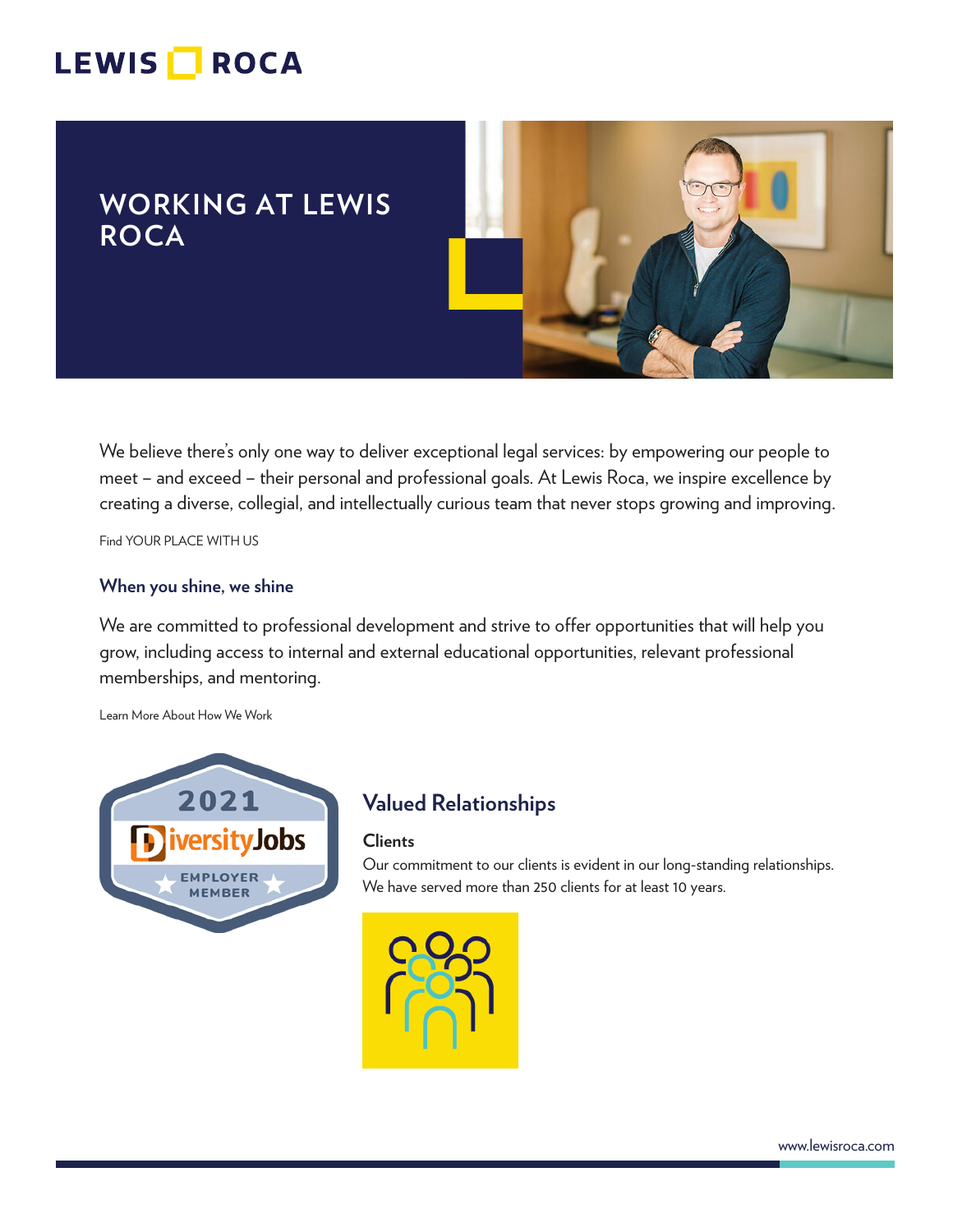## LEWIS **ROCA**

### **WORKING AT LEWIS ROCA**

6% Clients for 30+ Years 17% Clients for 20+ Years **35% Clients for 10+ Years**

#### **Lawyers**

Many of our lawyers began their careers here and have been pivotal to building an inclusive and collaborative environment.



13% Lawyers 30+ Year Tenure 28% Lawyers 20+ Year Tenure **48% Lawyers 10+ Year Tenure**

#### **Staff**

Our business and legal professionals continually bring diverse skills and experience to the firm and have been doing so for decades.



20% Staff 20+ Year Tenure **39% Staff 10+ Year Tenure**

## **Quotes**

I'm energized by the firm's commitment to taking on complex challenges. This is an ideal workplace for lawyers who think strategically and look for new ways to achieve successful outcomes.